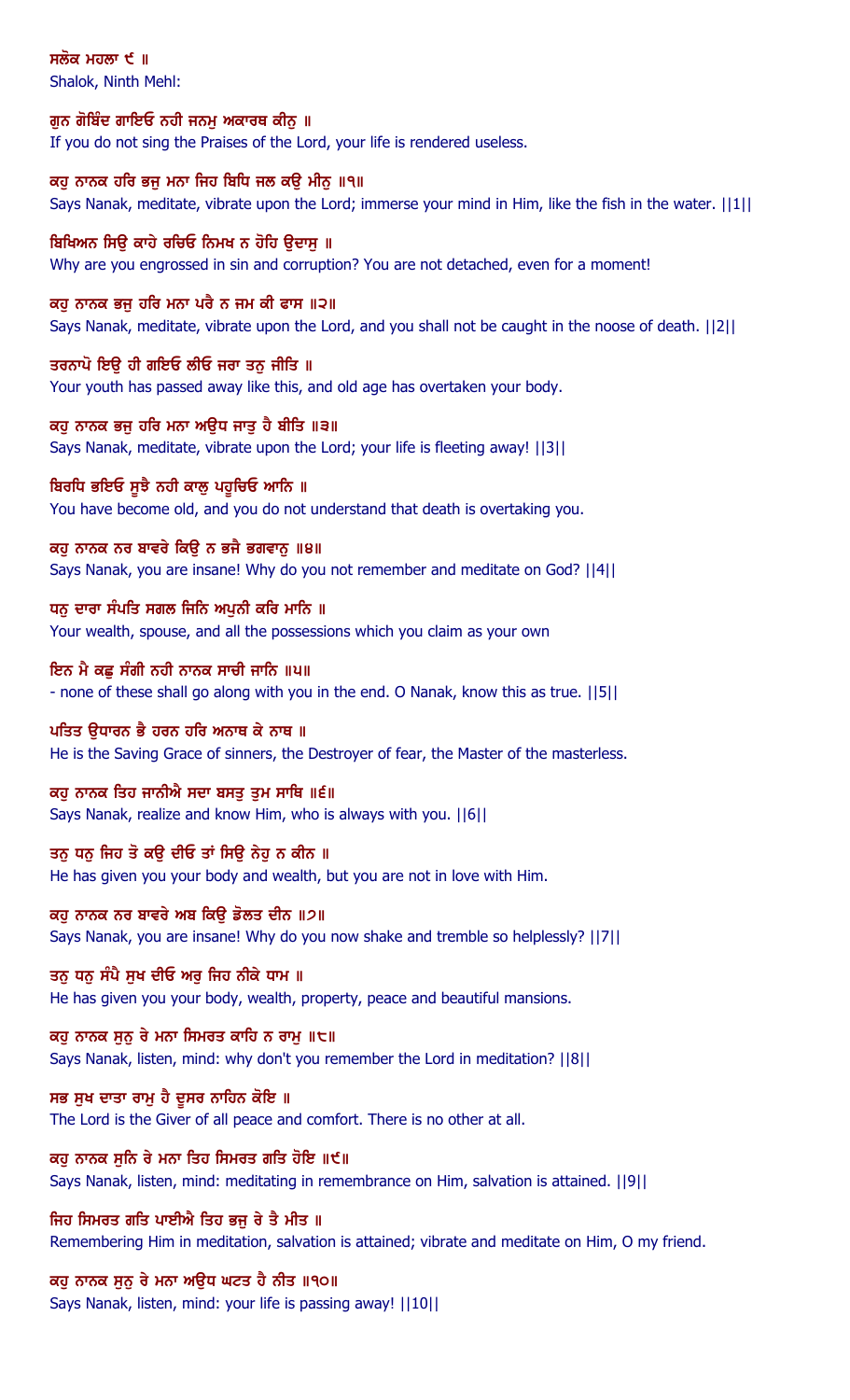## ਪਾਂਚ ਤਤ ਕੋ ਤਨੂ ਰਚਿਓ ਜਾਨਹੂ ਚਤੁਰ ਸੁਜਾਨ ॥

Your body is made up of the five elements; you are clever and wise - know this well.

#### ਜਿਹ ਤੇ ਉਪਜਿਓ ਨਾਨਕਾ ਲੀਨ ਤਾਹਿ ਮੈ ਮਾਨੂ ॥੧੧॥

Believe it - you shall merge once again into the One, O Nanak, from whom you originated.  $||11||$ 

#### ਘਟ ਘਟ ਮੈ ਹਰਿ ਜ ਬਸੈ ਸੰਤਨ ਕਹਿਓ ਪਕਾਰਿ ॥

The Dear Lord abides in each and every heart; the Saints proclaim this as true.

## ਕਹ ਨਾਨਕ ਤਿਹ ਭਜ ਮਨਾ ਭੳ ਨਿਧਿ ੳਤਰਹਿ ਪਾਰਿ ॥੧੨॥

Says Nanak, meditate and vibrate upon Him, and you shall cross over the terrifying world-ocean. ||12||

#### ਸਖ ਦਖ ਜਿਹ ਪਰਸੈ ਨਹੀ ਲੋਭ ਮੋਹ ਅਭਿਮਾਨ ॥

One who is not touched by pleasure or pain, greed, emotional attachment and egotistical pride

#### ਕਹੁ ਨਾਨਕ ਸੁਨੁ ਰੇ ਮਨਾ ਸੋ ਮੁਰਤਿ ਭਗਵਾਨ ॥੧੩॥

- says Nanak, listen, mind: he is the very image of God. ||13||

#### ੳਸਤਤਿ ਨਿੰਦਿਆ ਨਾਹਿ ਜਿਹਿ ਕੰਚਨ ਲੋਹ ਸਮਾਨਿ ॥

One who is beyond praise and slander, who looks upon gold and iron alike

#### ਕਹ ਨਾਨਕ ਸਨਿ ਰੇ ਮਨਾ ਮਕਤਿ ਤਾਹਿ ਤੈ ਜਾਨਿ ॥੧੪॥

- says Nanak, listen, mind: know that such a person is liberated. ||14||

#### ਹਰਖੂ ਸੋਗੂ ਜਾ ਕੈ ਨਹੀ ਬੈਰੀ ਮੀਤ ਸਮਾਨਿ ॥

One who is not affected by pleasure or pain, who looks upon friend and enemy alike

#### ਕਹੁ ਨਾਨਕ ਸੁਨਿ ਰੇ ਮਨਾ ਮੁਕਤਿ ਤਾਹਿ ਤੈ ਜਾਨਿ ॥੧੫॥

- says Nanak, listen, mind: know that such a person is liberated. ||15||

#### ਭੈ ਕਾਹੂ ਕੳ ਦੇਤ ਨਹਿ ਨਹਿ ਭੈ ਮਾਨਤ ਆਨ ॥

One who does not frighten anyone, and who is not afraid of anyone else

# ਕਹੁ ਨਾਨਕ ਸੁਨਿ ਰੇ ਮਨਾ ਗਿਆਨੀ ਤਾਹਿ ਬਖਾਨਿ ॥੧੬॥

- says Nanak, listen, mind: call him spiritually wise. ||16||

#### ਜਿਹਿ ਬਿਖਿਆ ਸਗਲੀ ਤਜੀ ਲੀਓ ਭੇਖ ਬੈਰਾਗ ॥

One who has forsaken all sin and corruption, who wears the robes of neutral detachment

#### ਕਹ ਨਾਨਕ ਸਨ ਰੇ ਮਨਾ ਤਿਹ ਨਰ ਮਾਥੈ ਭਾਗ ॥੧੭॥

- says Nanak, listen, mind: good destiny is written on his forehead. ||17||

#### ਜਿਹਿ ਮਾਇਆ ਮਮਤਾ ਤਜੀ ਸਭ ਤੇ ਭਇਓ ਉਦਾਸੁ ॥

One who renounces Maya and possessiveness and is detached from everything

#### ਕਹੂ ਨਾਨਕ ਸੁਨੂ ਰੇ ਮਨਾ ਤਿਹ ਘਟਿ ਬ੍ਰਹਮ ਨਿਵਾਸੁ ॥੧੮॥

- says Nanak, listen, mind: God abides in his heart. ||18||

#### ਜਿਹਿ ਪਾਨੀ ਹੳਮੈ ਤਜੀ ਕਰਤਾ ਰਾਮ ਪਛਾਨਿ ॥

That mortal, who forsakes egotism, and realizes the Creator Lord

#### ਕਹ ਨਾਨਕ ਵਹ ਮਕਤਿ ਨਰ ਇਹ ਮਨ ਸਾਚੀ ਮਾਨ ॥੧੯॥

- says Nanak, that person is liberated; O mind, know this as true. ||19||

#### ਭੈ ਨਾਸਨ ਦੁਰਮਤਿ ਹਰਨ ਕਲਿ ਮੈ ਹਰਿ ਕੋ ਨਾਮੁ ॥

In this Dark Age of Kali Yuga, the Name of the Lord is the Destroyer of fear, the Eradicator of evil-mindedness.

# ਨਿਸਿ ਦਿਨੁ ਜੋ ਨਾਨਕ ਭਜੈ ਸਫਲ ਹੋਹਿ ਤਿਹ ਕਾਮ ॥੨੦॥

Night and day, O Nanak, whoever vibrates and meditates on the Lord's Name, sees all of his works brought to fruition. ||20||

# ਜਿਹਬਾ ਗੁਨ ਗੋਬਿੰਦ ਭਜਹੂ ਕਰਨ ਸੁਨਹੂ ਹਰਿ ਨਾਮੂ ॥

Vibrate with your tongue the Glorious Praises of the Lord of the Universe; with your ears, hear the Lord's Name.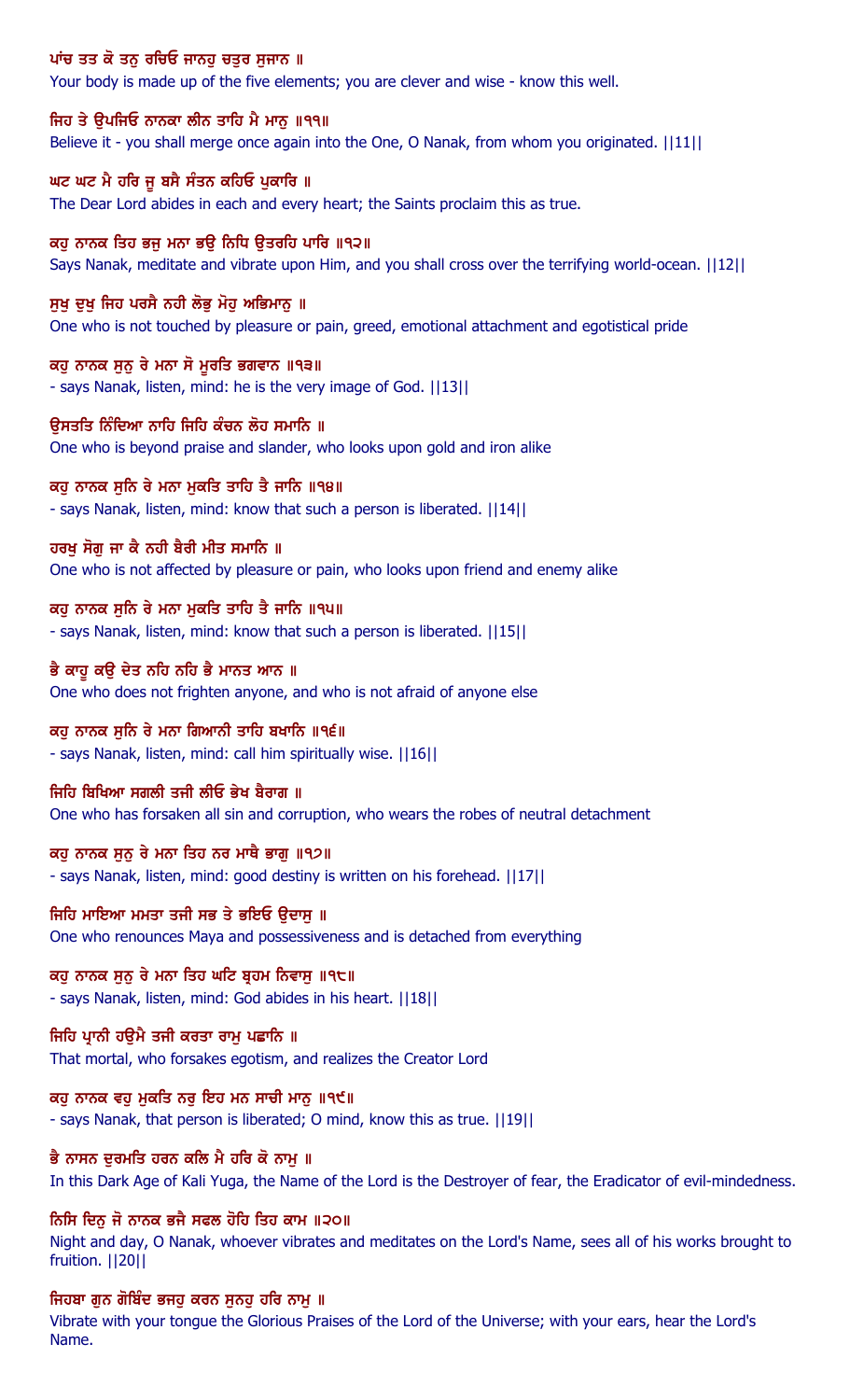# ਕਹੁ ਨਾਨਕ ਸੁਨਿ ਰੇ ਮਨਾ ਪਰਹਿ ਨ ਜਮ ਕੈ ਧਾਮ ॥੨੧॥

Says Nanak, listen, man: you shall not have to go to the house of Death. ||21||

#### ਜੋ ਪ੍ਰਾਨੀ ਮਮਤਾ ਤਜੈ ਲੋਭ ਮੋਹ ਅਹੰਕਾਰ ॥

That mortal who renounces possessiveness, greed, emotional attachment and egotism

ਕਹ ਨਾਨਕ ਆਪਨ ਤਰੈ ਅੳਰਨ ਲੇਤ ੳਧਾਰ ॥੨੨॥ - says Nanak, he himself is saved, and he saves many others as well. ||22||

ਜਿੳ ਸਪਨਾ ਅਰ ਪੇਖਨਾ ਐਸੇ ਜਗ ਕੳ ਜਾਨਿ ॥ Like a dream and a show, so is this world, you must know.

ਇਨ ਮੈ ਕਛੂ ਸਾਚੋ ਨਹੀ ਨਾਨਕ ਬਿਨੂ ਭਗਵਾਨ ॥੨੩॥ None of this is true, O Nanak, without God. ||23||

ਨਿਸਿ ਦਿਨੁ ਮਾਇਆ ਕਾਰਨੇ ਪ੍ਰਾਨੀ ਡੋਲਤ ਨੀਤ ॥ Night and day, for the sake of Maya, the mortal wanders constantly.

ਕੋਟਨ ਮੈ ਨਾਨਕ ਕੋਊ ਨਾਰਾਇਨੂ ਜਿਹ ਚੀਤਿ ॥੨੪॥ Among millions, O Nanak, there is scarcely anyone, who keeps the Lord in his consciousness. ||24||

ਜੈਸੇ ਜਲ ਤੇ ਬਦਬਦਾ ੳਪਜੈ ਬਿਨਸੈ ਨੀਤ ॥ As the bubbles in the water well up and disappear again,

ਜਗ ਰਚਨਾ ਤੈਸੇ ਰਚੀ ਕਹੁ ਨਾਨਕ ਸੁਨਿ ਮੀਤ ॥੨੫॥ so is the universe created; says Nanak, listen, O my friend! ||25||

ਪ੍ਰਾਨੀ ਕਛੂ ਨ ਚੇਤਈ ਮਦਿ ਮਾਇਆ ਕੈ ਅੰਧੂ ॥ The mortal does not remember the Lord, even for a moment; he is blinded by the wine of Maya.

ਕਹ ਨਾਨਕ ਬਿਨ ਹਰਿ ਭਜਨ ਪਰਤ ਤਾਹਿ ਜਮ ਫੰਧ ॥੨੬॥ Says Nanak, without meditating on the Lord, he is caught by the noose of Death. ||26||

ਜਉ ਸੁਖ ਕਉ ਚਾਹੈ ਸਦਾ ਸਰਨਿ ਰਾਮ ਕੀ ਲੇਹ ॥ If you yearn for eternal peace, then seek the Sanctuary of the Lord.

ਕਹੁ ਨਾਨਕ ਸੁਨਿ ਰੇ ਮਨਾ ਦੁਰਲਭ ਮਾਨੁਖ ਦੇਹ ॥੨੭॥ Says Nanak, listen, mind: this human body is difficult to obtain. ||27||

ਮਾਇਆ ਕਾਰਨਿ ਧਾਵਹੀ ਮਰਖ ਲੋਗ ਅਜਾਨ ॥ For the sake of Maya, the fools and ignorant people run all around.

ਕਹੂ ਨਾਨਕ ਬਿਨੂ ਹਰਿ ਭਜਨ ਬਿਰਥਾ ਜਨਮੂ ਸਿਰਾਨ ॥੨੮॥ Says Nanak, without meditating on the Lord, life passes away uselessly. ||28||

#### ਜੋ ਪ੍ਰਾਨੀ ਨਿਸਿ ਦਿਨੂ ਭਜੈ ਰੂਪ ਰਾਮ ਤਿਹ ਜਾਨੂ ॥

That mortal who meditates and vibrates upon the Lord night and day - know him to be the embodiment of the Lord.

ਹਰਿ ਜਨ ਹਰਿ ਅੰਤਰੂ ਨਹੀ ਨਾਨਕ ਸਾਚੀ ਮਾਨੂ ॥੨੯॥ There is no difference between the Lord and the humble servant of the Lord; O Nanak, know this as true. ||29||

ਮਨ ਮਾਇਆ ਮੈ ਫਧਿ ਰਹਿਓ ਬਿਸਰਿਓ ਗੋਬਿੰਦ ਨਾਮ ॥ The mortal is entangled in Maya; he has forgotten the Name of the Lord of the Universe.

ਕਹੁ ਨਾਨਕ ਬਿਨੁ ਹਰਿ ਭਜਨ ਜੀਵਨ ਕਉਨੇ ਕਾਮ ॥੩੦॥ Says Nanak, without meditating on the Lord, what is the use of this human life? ||30||

ਪ੍ਰਾਨੀ ਰਾਮੂ ਨ ਚੇਤਈ ਮਦਿ ਮਾਇਆ ਕੈ ਅੰਧੂ ॥ The mortal does not think of the Lord; he is blinded by the wine of Maya.

ਕਹੁ ਨਾਨਕ ਹਰਿ ਭਜਨ ਬਿਨੁ ਪਰਤ ਤਾਹਿ ਜਮ ਫੰਧ ॥੩੧॥

Says Nanak, without meditating on the Lord, he is caught in the noose of Death. ||31||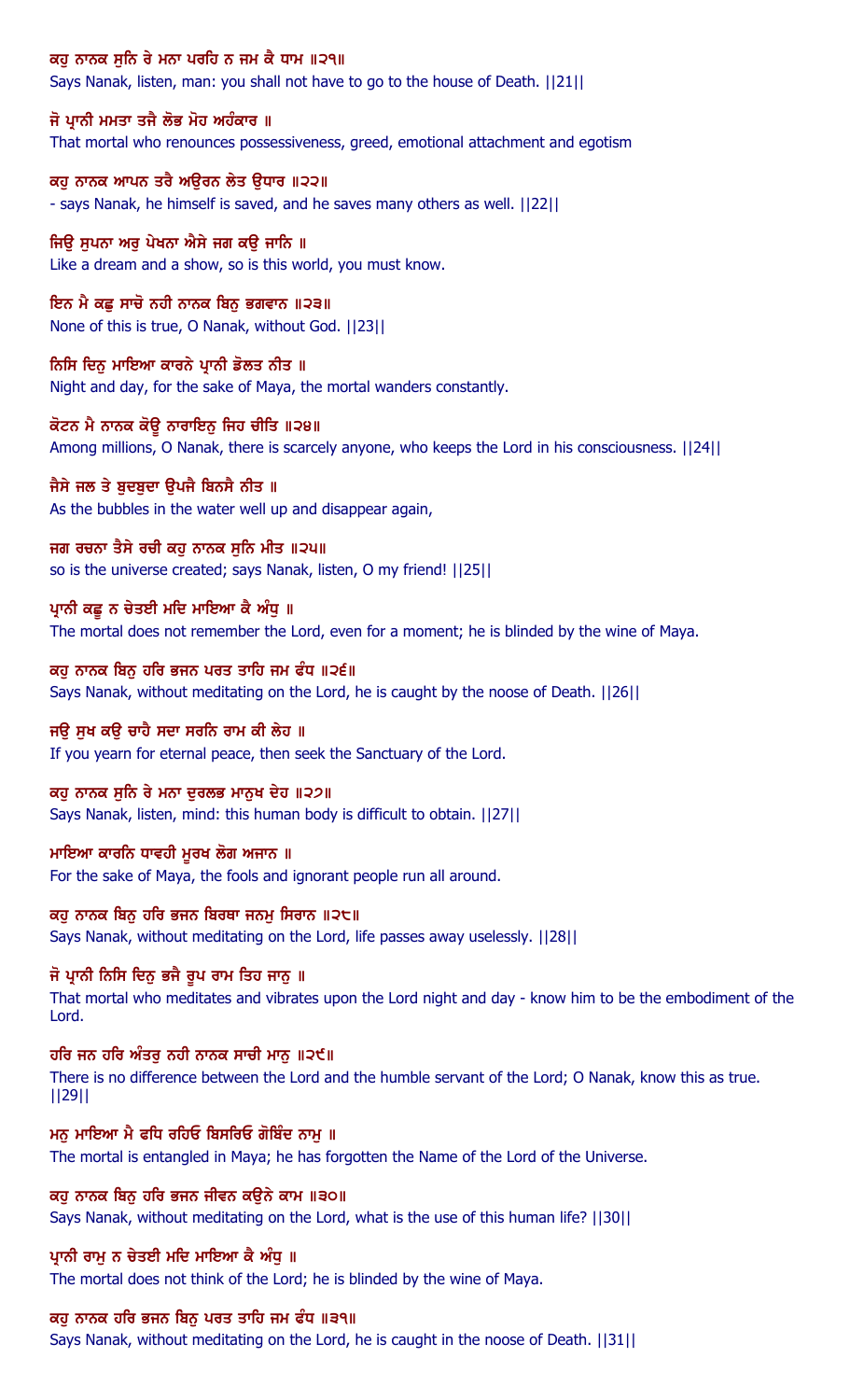# ਸੁਖ ਮੈ ਬਹੁ ਸੰਗੀ ਭਏ ਦੁਖ ਮੈ ਸੰਗਿ ਨ ਕੋਇ ॥

In good times, there are many companions around, but in bad times, there is no one at all.

ਕਹੂ ਨਾਨਕ ਹਰਿ ਭਜੂ ਮਨਾ ਅੰਤਿ ਸਹਾਈ ਹੋਇ ॥੩੨॥

Says Nanak, vibrate, and meditate on the Lord; He shall be your only Help and Support in the end. ||32||

ਜਨਮ ਜਨਮ ਭਰਮਤ ਫਿਰਿਓ ਮਿਟਿਓ ਨ ਜਮ ਕੋ ਤਾਸ ॥ Mortals wander lost and confused through countless lifetimes; their fear of death is never removed.

ਕਹ ਨਾਨਕ ਹਰਿ ਭਜ ਮਨਾ ਨਿਰਭੈ ਪਾਵਹਿ ਬਾਸ ॥੩੩॥ Says Nanak, vibrate and meditate on the Lord, and you shall dwell in the Fearless Lord. ||33||

ਜਤਨ ਬਹੁਤੁ ਮੈ ਕਰਿ ਰਹਿਓ ਮਿਟਿਓ ਨ ਮਨ ਕੋ ਮਾਨੁ ॥ I have tried so many things, but the pride of my mind has not been dispelled.

ਦੁਰਮਤਿ ਸਿਉ ਨਾਨਕ ਫਧਿਓ ਰਾਖਿ ਲੇਹੁ ਭਗਵਾਨ ॥੩੪॥ I am engrossed in evil-mindedness, Nanak. O God, please save me! ||34||

ਬਾਲ ਜੁਆਨੀ ਅਰੁ ਬਿਰਧਿ ਫੁਨਿ ਤੀਨਿ ਅਵਸਥਾ ਜਾਨਿ ॥ Childhood, youth and old age - know these as the three stages of life.

ਕਹੁ ਨਾਨਕ ਹਰਿ ਭਜਨ ਬਿਨੁ ਬਿਰਥਾ ਸਭ ਹੀ ਮਾਨੁ ॥੩੫॥ Says Nanak, without meditating on the Lord, everything is useless; you must appreciate this. ||35||

ਕਰਣੋ ਹੁਤੋ ਸੁ ਨਾ ਕੀਓ ਪਰਿਓ ਲੋਭ ਕੈ ਫੰਧ ॥ You have not done what you should have done; you are entangled in the web of greed.

ਨਾਨਕ ਸਮਿਓ ਰਮਿ ਗਇਓ ਅਬ ਕਿਉ ਰੋਵਤ ਅੰਧ ॥੩੬॥ Nanak, your time is past and gone; why are you crying now, you blind fool? ||36||

ਮਨ ਮਾਇਆ ਮੈ ਰਮਿ ਰਹਿਓ ਨਿਕਸਤ ਨਾਹਿਨ ਮੀਤ ॥ The mind is absorbed in Maya - it cannot escape it, my friend.

ਨਾਨਕ ਮੁਰਤਿ ਚਿਤ੍ਰ ਜਿਉ ਛਾਡਿਤ ਨਾਹਿਨ ਭੀਤਿ ॥੩੭॥ Nanak, it is like a picture painted on the wall - it cannot leave it. ||37||

ਨਰ ਚਾਹਤ ਕਛੂ ਅਉਰ ਅਉਰੈ ਕੀ ਅਉਰੈ ਭਈ ॥ The man wishes for something, but something different happens.

ਚਿਤਵਤ ਰਹਿਓ ਠਗੳਰ ਨਾਨਕ ਫਾਸੀ ਗਲਿ ਪਰੀ ॥੩੮॥ He plots to deceive others, O Nanak, but he places the noose around his own neck instead. ||38||

ਜਤਨ ਬਹੁਤ ਸੁਖ ਕੇ ਕੀਏ ਦੁਖ ਕੋ ਕੀਓ ਨ ਕੋਇ ॥ People make all sorts of efforts to find peace and pleasure, but no one tries to earn pain.

ਕਹ ਨਾਨਕ ਸਨਿ ਰੇ ਮਨਾ ਹਰਿ ਭਾਵੈ ਸੋ ਹੋਇ ॥੩੯॥ Says Nanak, listen, mind: whatever pleases God comes to pass. ||39||

ਜਗਤੁ ਭਿਖਾਰੀ ਫਿਰਤੁ ਹੈ ਸਭ ਕੋ ਦਾਤਾ ਰਾਮੁ ॥ The world wanders around begging, but the Lord is the Giver of all.

ਕਹੁ ਨਾਨਕ ਮਨ ਸਿਮਰੂ ਤਿਹ ਪੂਰਨ ਹੋਵਹਿ ਕਾਮ ॥੪੦॥ Says Nanak, meditate in remembrance on Him, and all your works will be successful. ||40||

ਝੁਠੈ ਮਾਨੂ ਕਹਾ ਕਰੈ ਜਗੂ ਸੁਪਨੇ ਜਿਉ ਜਾਨੂ ॥ Why do you take such false pride in yourself? You must know that the world is just a dream.

ਇਨ ਮੈ ਕਛੂ ਤੇਰੋ ਨਹੀ ਨਾਨਕ ਕਹਿਓ ਬਖਾਨਿ ॥੪੧॥ None of this is yours; Nanak proclaims this truth. ||41||

ਗਰਬੂ ਕਰਤੂ ਹੈ ਦੇਹ ਕੋ ਬਿਨਸੈ ਛਿਨ ਮੈ ਮੀਤ ॥ You are so proud of your body; it shall perish in an instant, my friend.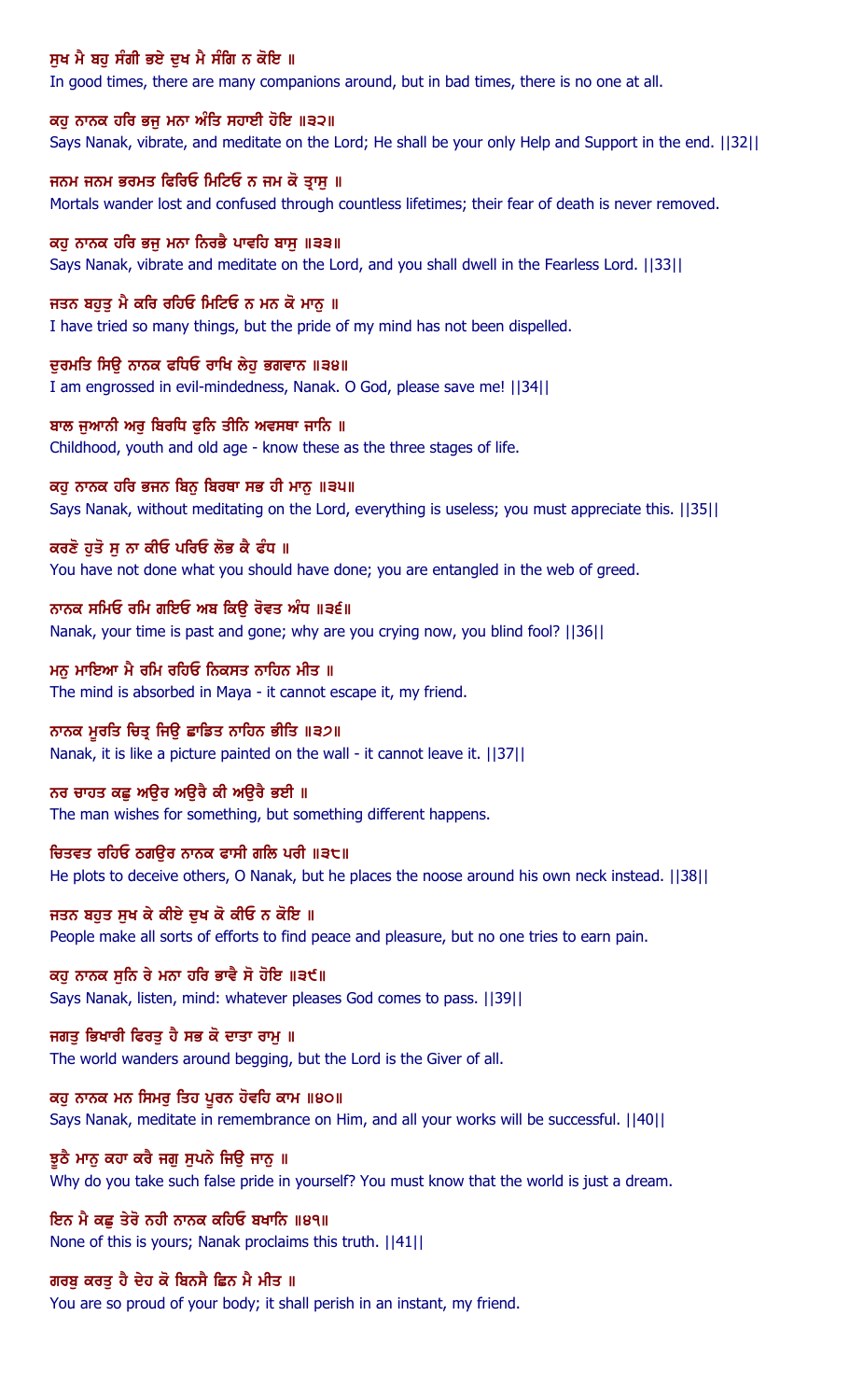# ਜਿਹਿ ਪ੍ਰਾਨੀ ਹਰਿ ਜਸੁ ਕਹਿਓ ਨਾਨਕ ਤਿਹਿ ਜਗੁ ਜੀਤਿ ॥੪੨॥

That mortal who chants the Praises of the Lord, O Nanak, conquers the world. ||42||

#### ਜਿਹ ਘਟਿ ਸਿਮਰਨੂ ਰਾਮ ਕੋ ਸੋ ਨਰੂ ਮੁਕਤਾ ਜਾਨੂ ॥

That person, who meditates in remembrance on the Lord in his heart, is liberated - know this well.

#### ਤਿਹਿ ਨਰ ਹਰਿ ਅੰਤਰ ਨਹੀ ਨਾਨਕ ਸਾਚੀ ਮਾਨ ॥੪੩॥

There is no difference between that person and the Lord: O Nanak, accept this as the Truth. ||43||

#### ਏਕ ਭਗਤਿ ਭਗਵਾਨ ਜਿਹ ਪਾਨੀ ਕੈ ਨਾਹਿ ਮਨਿ ॥

That person, who does not feel devotion to God in his mind

#### ਜੈਸੇ ਸੁਕਰ ਸੁਆਨ ਨਾਨਕ ਮਾਨੋ ਤਾਹਿ ਤਨੁ ॥੪੪॥

- O Nanak, know that his body is like that of a pig, or a dog. ||44||

#### ਸੁਆਮੀ ਕੋ ਗ੍ਰਿਹੂ ਜਿਉ ਸਦਾ ਸੁਆਨ ਤਜਤ ਨਹੀ ਨਿਤ ॥

A dog never abandons the home of his master.

#### ਨਾਨਕ ਇਹ ਬਿਧਿ ਹਰਿ ਭਜਉ ਇਕ ਮਨਿ ਹੁਇ ਇਕ ਚਿਤਿ ॥੪੫॥

O Nanak, in just the same way, vibrate, and meditate on the Lord, single-mindedly, with one-pointed consciousness. ||45||

#### ਤੀਰਥ ਬਰਤ ਅਰੁ ਦਾਨ ਕਰਿ ਮਨ ਮੈ ਧਰੈ ਗੁਮਾਨੂ ॥

Those who make pilgrimages to sacred shrines, observe ritualistic fasts and make donations to charity while still taking pride in their minds

#### ਨਾਨਕ ਨਿਹਫਲ ਜਾਤ ਤਿਹ ਜਿੳ ਕੰਚਰ ਇਸਨਾਨ ॥੪੬॥

- O Nanak, their actions are useless, like the elephant, who takes a bath, and then rolls in the dust. ||46||

#### ਸਿਰੂ ਕੰਪਿਓ ਪਗ ਡਗਮਗੇ ਨੈਨ ਜੋਤਿ ਤੇ ਹੀਨ ॥

The head shakes, the feet stagger, and the eyes become dull and weak.

## ਕਹੁ ਨਾਨਕ ਇਹ ਬਿਧਿ ਭਈ ਤਉ ਨ ਹਰਿ ਰਸਿ ਲੀਨ ॥੪੭॥

Says Nanak, this is your condition. And even now, you have not savored the sublime essence of the Lord. ||47||

#### ਨਿਜ ਕਰਿ ਦੇਖਿਓ ਜਗਤੁ ਮੈ ਕੋ ਕਾਹੁ ਕੋ ਨਾਹਿ ॥

I had looked upon the world as my own, but no one belongs to anyone else.

#### ਨਾਨਕ ਥਿਰ ਹਰਿ ਭਗਤਿ ਹੈ ਤਿਹ ਰਾਖੋ ਮਨ ਮਾਹਿ ॥੪੮॥

O Nanak, only devotional worship of the Lord is permanent; enshrine this in your mind. ||48||

#### ਜਗ ਰਚਨਾ ਸਭ ਝੂਠ ਹੈ ਜਾਨਿ ਲੇਹੁ ਰੇ ਮੀਤ ॥

The world and its affairs are totally false; know this well, my friend.

#### ਕਹਿ ਨਾਨਕ ਥਿਰੂ ਨਾ ਰਹੈ ਜਿਉ ਬਾਲੂ ਕੀ ਭੀਤਿ ॥੪੯॥

Says Nanak, it is like a wall of sand; it shall not endure. ||49||

#### ਰਾਮ ਗਇਓ ਰਾਵਨ ਗਇਓ ਜਾ ਕੳ ਬਹ ਪਰਵਾਰ ॥

Raam Chand passed away, as did Raawan, even though he had lots of relatives.

#### ਕਹੁ ਨਾਨਕ ਥਿਰੂ ਕਛੂ ਨਹੀ ਸੁਪਨੇ ਜਿਉ ਸੰਸਾਰੂ ॥੫੦॥

Says Nanak, nothing lasts forever; the world is like a dream. ||50||

#### ਚਿੰਤਾ ਤਾ ਕੀ ਕੀਜੀਐ ਜੋ ਅਨਹੋਨੀ ਹੋਇ ॥

People become anxious, when something unexpected happens.

#### ਇਹ ਮਾਰਗ ਸੰਸਾਰ ਕੋ ਨਾਨਕ ਥਿਰ ਨਹੀ ਕੋਇ ॥੫੧॥

This is the way of the world, O Nanak; nothing is stable or permanent. ||51||

#### ਜੋ ਉਪਜਿਓ ਸੋ ਬਿਨਸਿ ਹੈ ਪਰੋ ਆਜੂ ਕੈ ਕਾਲਿ ॥

Whatever has been created shall be destroyed; everyone shall perish, today or tomorrow.